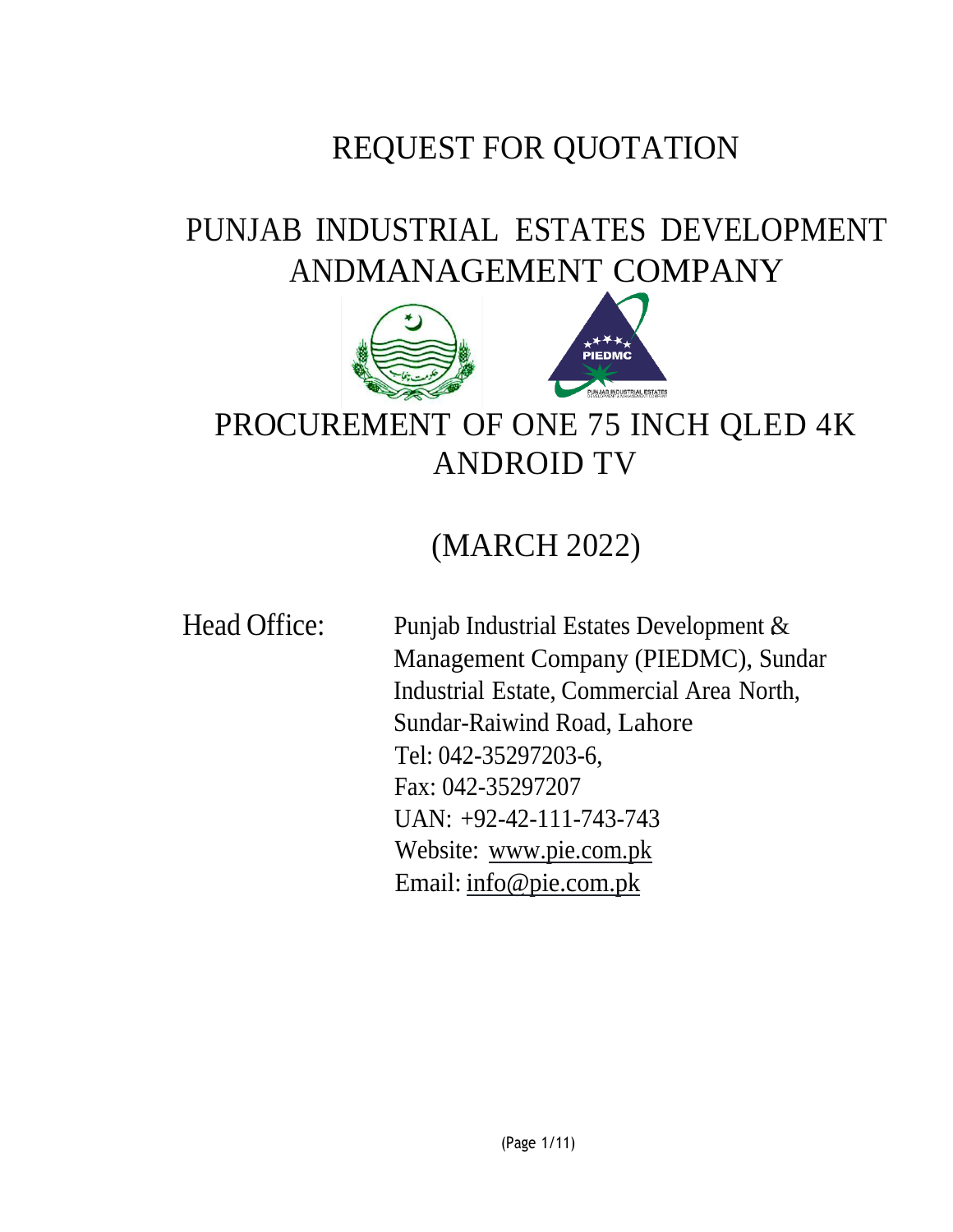### **PUNJAB INDUSTRIAL ESTATES DEVELOPMENT AND MANAGEMENT COMPANY**

#### **REQUEST FOR QUOTATION (RFQ) FOR SUPPLY OF ONE 75 INCH QLED 4K ANDROID TV**

## Table of Contents

| 1. | <b>Invitation</b> for Bid       | 3       |
|----|---------------------------------|---------|
| 2. | Eligibility Criteria            | 3       |
| 3. | Terms & Conditions              | $4 - 6$ |
| 4. | <b>Technical Specifications</b> | 7       |
| 5. | Vendor Detail                   | 8       |
| 6. | Delivery Schedule               | 9       |
| 7. | Documents Checklist for Vendor  | 10      |
| 8. | Financial Proposal              | 11      |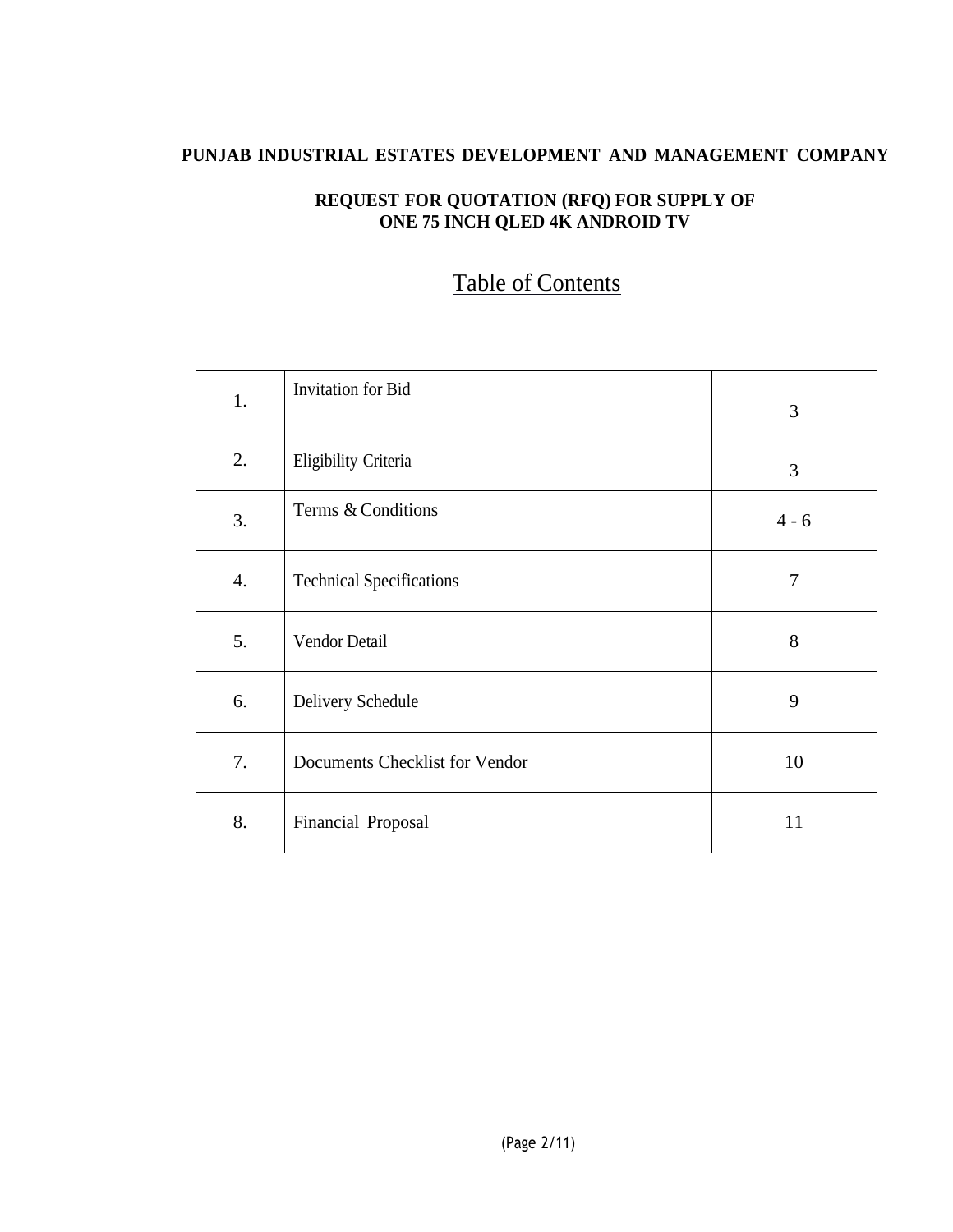## **INVITATION FOR BID**

1. Punjab Industrial Estates Development and Management Company (PIEDMC) invites sealed bids from Manufacturers / Dealers / Suppliers duly registered with FBR for Income Tax & Sales Tax and having their names on the active tax payers list, for the purchase of **One 75 inch QLED 4K Android TV** as per specifications given at page 7 of RFQ document in light of PPRA Punjab Rules 2014.

2. Interested eligible bidders can obtain a complete set of Bidding Documents from PIEDMC Head Office or may be downloaded from PPRA or PIEDMC websites.

3. All bids accompanied by a Bid Security of 3% of estimated value i.e. Rs. 9,000/- must be delivered to PIEDMC at or before 11:00 A.M. by **11th April 2022**. Bids will be opened at 11:30 AM on the same day in the presence of bidders' representatives who choose to attend, at the same address given at title page of the bidding document.

## **ELIGIBILITY CRITERIA**

The bidders must fulfill the following criteria in order to be eligible for the bidding process:

- 1. Company / Firm /Supplier must be registered under the laws of Pakistan
- 2. Must have National Tax Number & Sales Tax Number and should be on Active Tax Payers list
- 3. Proof of financial soundness of the firm and bank statement for the last six months
- 4. Non-Black listing Certificate on Stamp Paper of Rs.100/-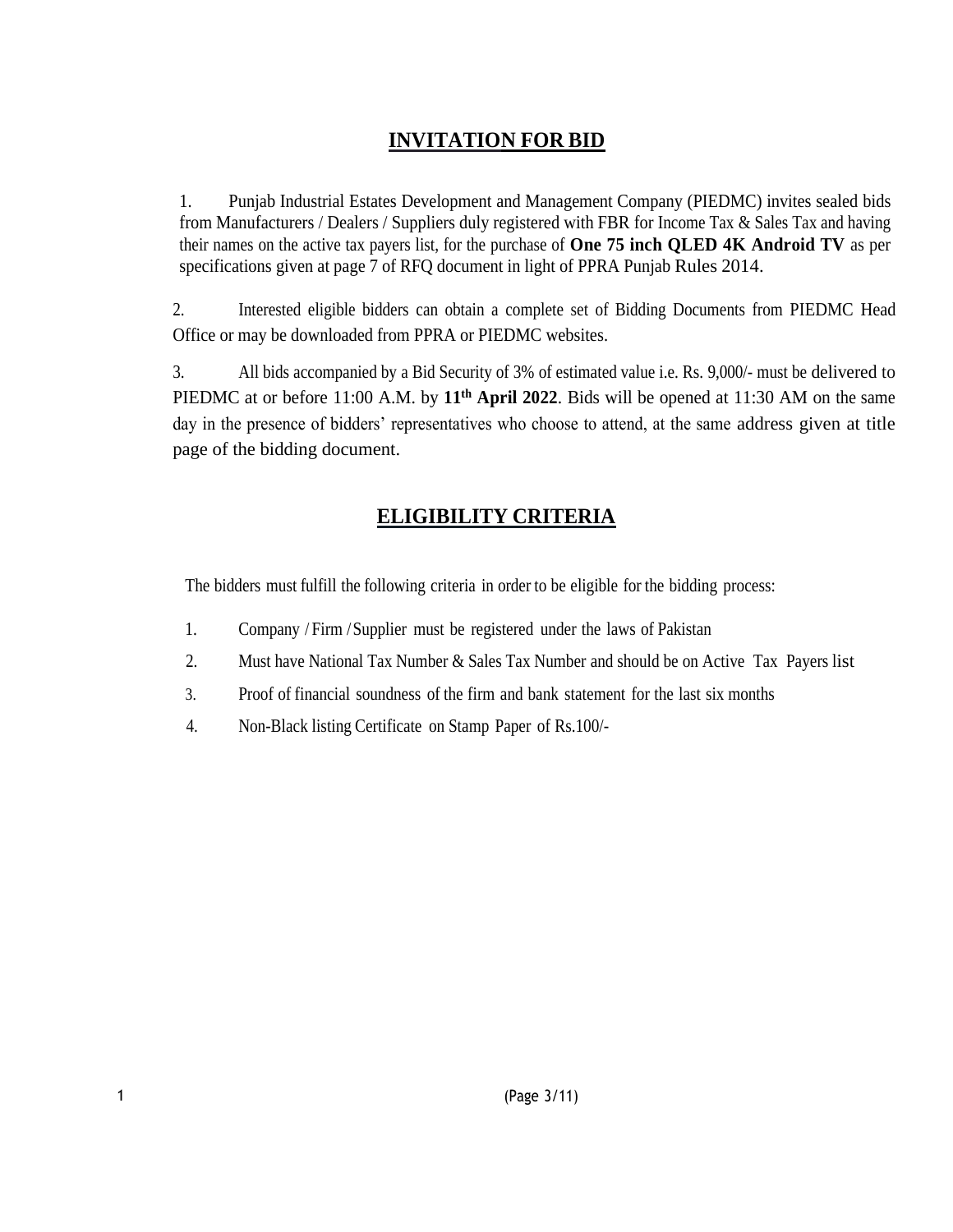## TERMS & CONDITIONS

## 1. General:

- 1.1 Any offer not received as per terms & conditions of the given tender requirements is liable to be ignored. No offer shall be considered if:
	- a) Received without bid security
	- b) It is received after the time and date fixed for its receipt
	- c) Not signed & stamped by authorized person on each page of tender document
	- d) The offer is ambiguous
	- e) The offer is received by fax or email
	- f) The offer is from a black listed firm
	- g) Offer received with shorter validity than required i.e. 90 days
	- h) The offer is not conforming to specifications indicated in the tender documents
	- j) The offer / quoted rates are furnished other than the tender documents
	- k) Any additional terms & conditions added by the bidder
	- l) Any conditional offer
- 1.2 Only Income & Sales tax registered firms /companies are eligible to participate in the tender.
- 1.3 Bid will remain valid for a period of 90 days from the date of the opening of tender.
- 1.4 The cover envelope must indicate particulars of tender and date of opening. The envelope must be properly sealed.
- 15 Purchase order will be issued to lowest evaluated responsive bidder. While submitting bids, the bidders must mention full specifications of the quoted articles which must be according to the specifications mentioned in the bidding documents, failing which the offer will be rejected.
- 1.6 The bidder must indicate their National Income Tax No./Sales Tax No.
- 1,7 Offered rates will be on the basis of complete delivery with all accessories  $(i f a n y)$ atHead Office Punjab Industrial Estates Development & Management Company Sundar Industrial Estate, Commercial Area North, Sundar-Raiwind Road, Lahore
- 1.8 Offered rates must be inclusive of all applicable Govt. taxes.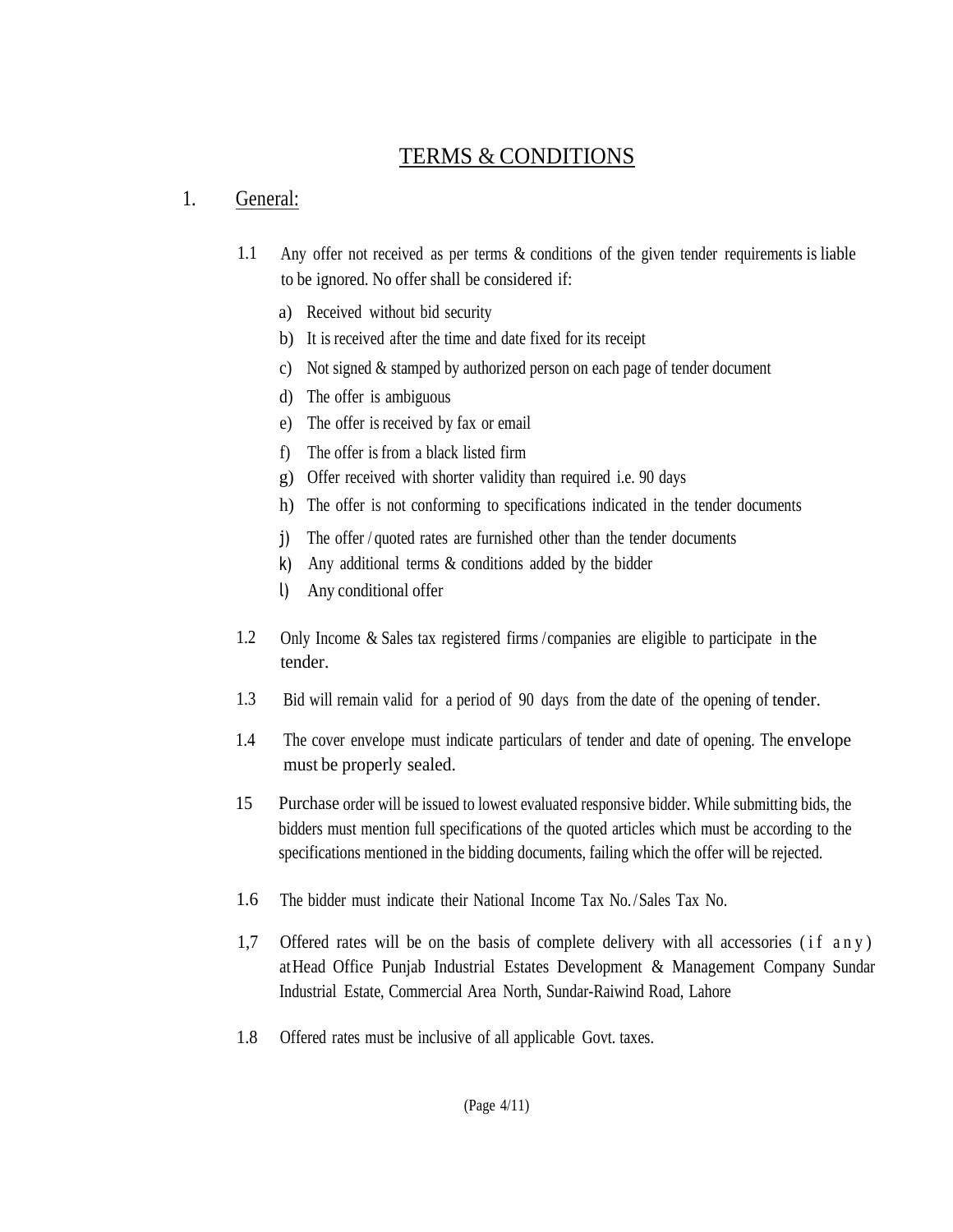#### Time Period:  $\overline{2}$ .

The successful bidder will have to complete the supply within 10 days of the date of issuance of Purchase Order.

#### Extension of Delivery Period:  $3.$

In special circumstances, request for extension of delivery period may be considered by the Competent Authority on the written request of the firm before the target date of supply. The Procuring Agency will be authorized to either accept or reject the request of bidder without assigning any reason.

#### **Cancellation /Penalty of Delay:** 4.

- 4.1 In case, successful bidder fails to execute the contract in accordance with the terms & conditions laid down in the tender document, bid security will be encashed.
- 4.2 The QLED TV will be inspected by the Procuring Agency through authorized person before delivery and will be rejected, if not found according to the given specifications and the Procuring Agency will not be responsible for any costs or expenses incurred by the vendor in connection with the supply of goods.

#### **Payment to the Contractors:** 5.

5.1 Payment will be made through crossed cheque to the bidder against invoice after 100% completion of satisfactory supply of article along with guarantee certificate. No payment will be made in advance.

### 6. **Bid Security:**

- 6.1 Bid security Rs. 9,000/- will have to be attached along with financial bid. It should be in the form of CDR from a scheduled bank in favour of Punjab Industrial Estates Development & Management Company.
- 6.2 Bid security of unsuccessful bidders shall be refunded on the finalization of the tender whereas the bid security of successful bidder shall be refunded on receipt of complete delivery of demanded articles as per purchase order.
- 6.3 The bid security shall be forfeited if:
	- i. The offer is withdrawn, amended or revised.
	- ii. The bidder fails to execute the supply strictly in accordance with terms and conditions of tender document.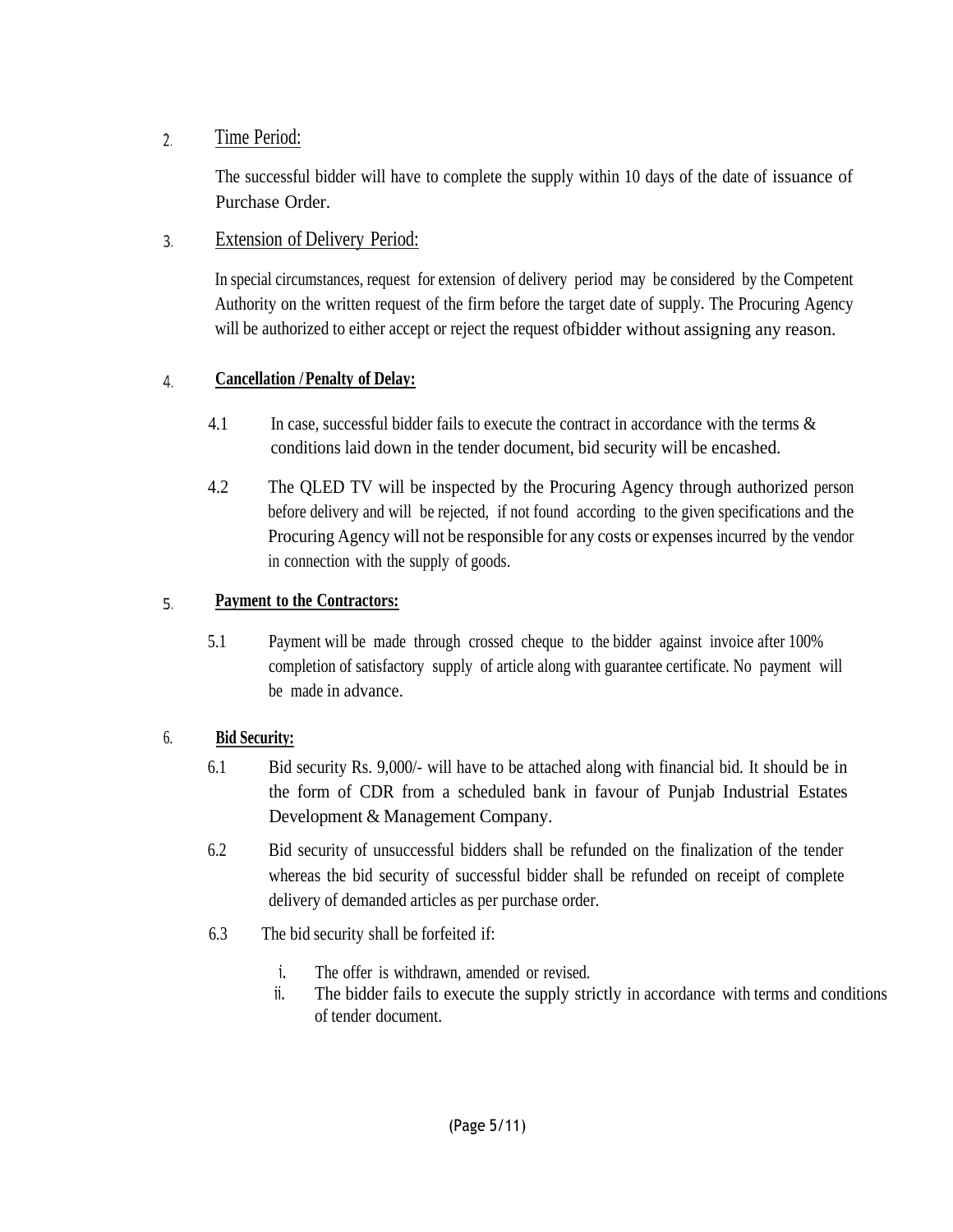#### 7. **Deduction of Taxes:**

Any taxes (if applicable) will be deducted while making payment as per Government Rules /1nstructions/ Notifications. Bidder will be responsible for the payment of duties, levies and clearance from customs authorities etc. if needed.

### 8. **Dispute:**

In case of any dispute before or after the execution of supply, matter will be resolved as per PPRA Rules.

### 9. **Technical Evaluation Criteria**:

- 9.1 NTN & GST registration is mandatory and the supplier must be an active tax payer. (Documentary evidence must be attached)
- 9.2 Must meet required technical specifications of the equipment given at page 7 of the RFQ documents. (Certificate on letter head)

### 10. **Financial Evaluation Criteria**:

- 10.1 The Financial Bids will be opened in presence of bidder(s) representative(s).
- 10.2 The Least Cost Method will be adopted for financial evaluation, however, if after necessary evaluation it revealed that technical specifications mentioned by lowest bidder are not as per required specifications given the RFQ documents then the next lowest bidder meeting technical specification will be given the purchase order.

### 11. **Bid / Tender Opening Procedure**:

11.1 Bids will be opened in the presence of bidders' representatives who choose to attend.

#### **One Person One Bid**: 12.

- 12.1 In any procurement, one person may submit one bid and if one person submits more than one bid, the procuring agency shall reject all such bids
- 12.2 If a consortium of persons has submitted a bid in any procurement, it shall be construed that each member of the consortium submitted the bid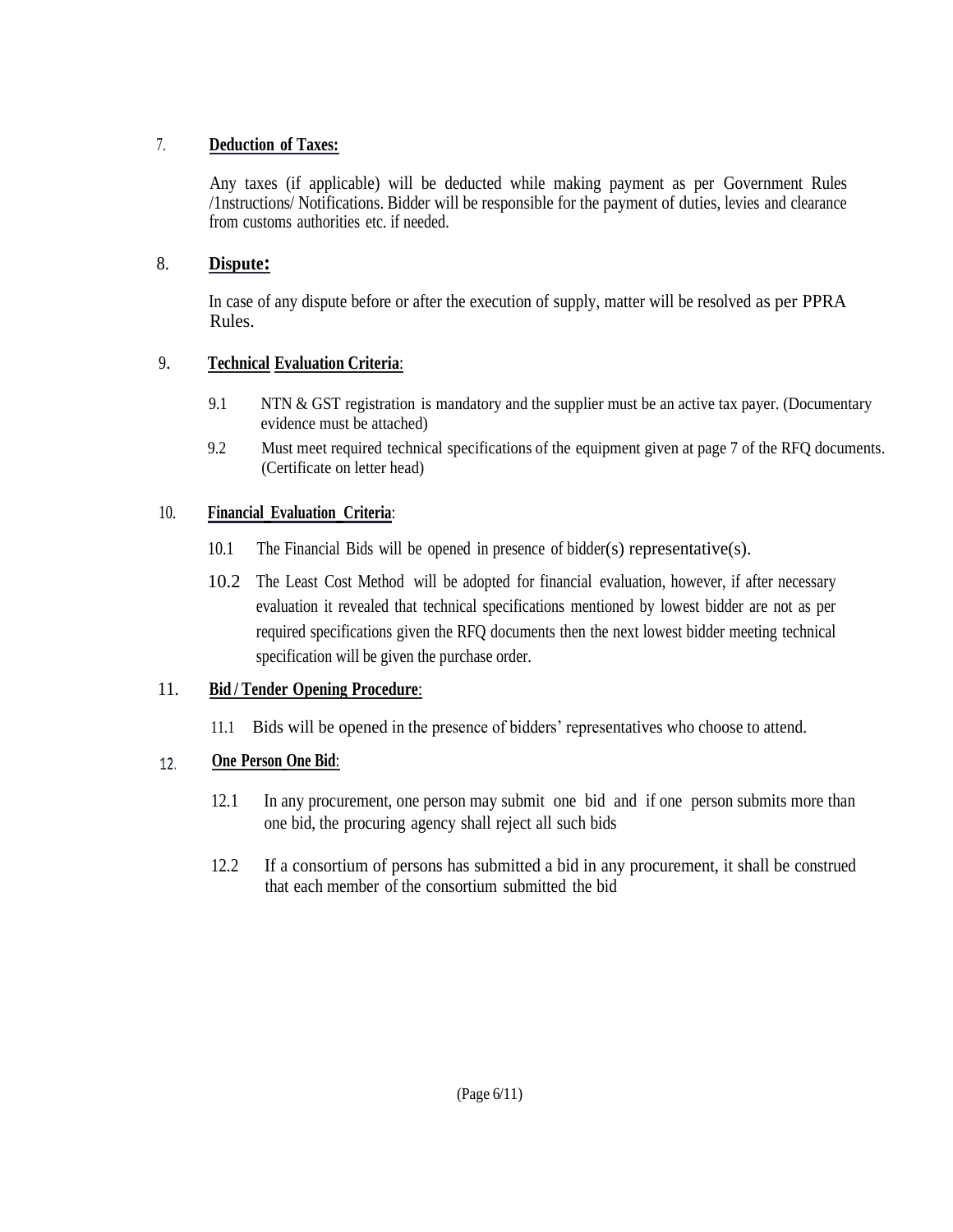#### **TECHNICAL (SPECIFICATIONS) FOR PROVISION OF 75 INCH QLED 4K ANDROID TV**

| 1. | <b>Screen Size:</b>  | 75 Inch                                                            |
|----|----------------------|--------------------------------------------------------------------|
| 2. | <b>Resolution:</b>   | <b>QLED TV 4K</b>                                                  |
| 3. | Software:            | <b>ANDROID</b>                                                     |
| 4. | <b>Video:</b>        | HDR (High Dynamic Range)                                           |
| 5. | <b>Connectivity:</b> | DVI, HDMI, USB, Digital-Optical Out                                |
| 6. | Make:                | Must be of branded registered companies (TCL, LG, SAMSUNG, SONY or |
|    |                      | Equivalent)                                                        |

Name of Firm

(Signature & Stamp)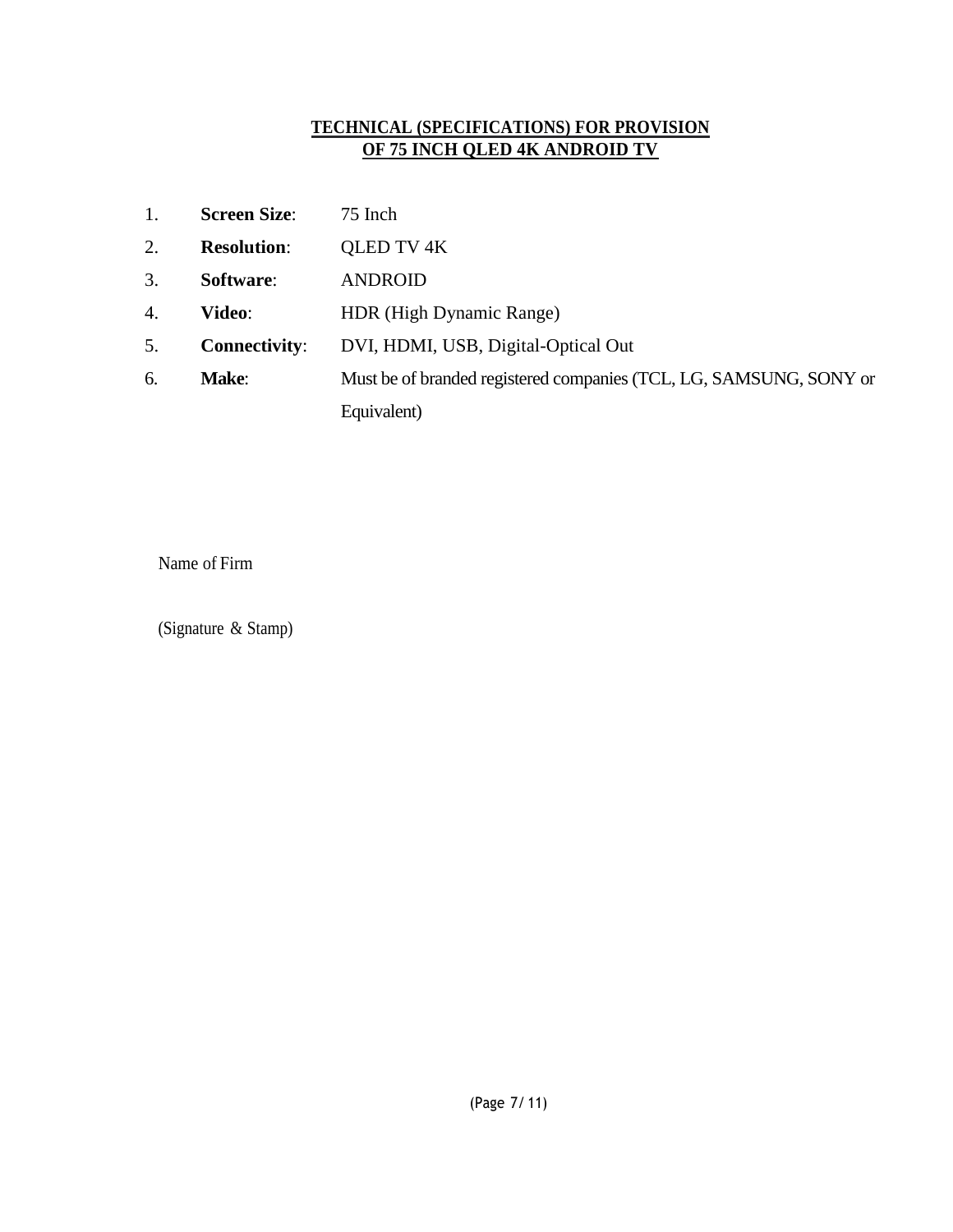# VENDOR DETAILS

| Name of Vendor                                                                                       |  |
|------------------------------------------------------------------------------------------------------|--|
| <b>Office Address</b>                                                                                |  |
|                                                                                                      |  |
| <b>Authorized Person</b>                                                                             |  |
| GST No.                                                                                              |  |
| NTN No.<br>the control of the control of the control of the control of the control of the control of |  |
| Telephone No.                                                                                        |  |
| Mobile No.                                                                                           |  |
| Fax No.                                                                                              |  |
| Email                                                                                                |  |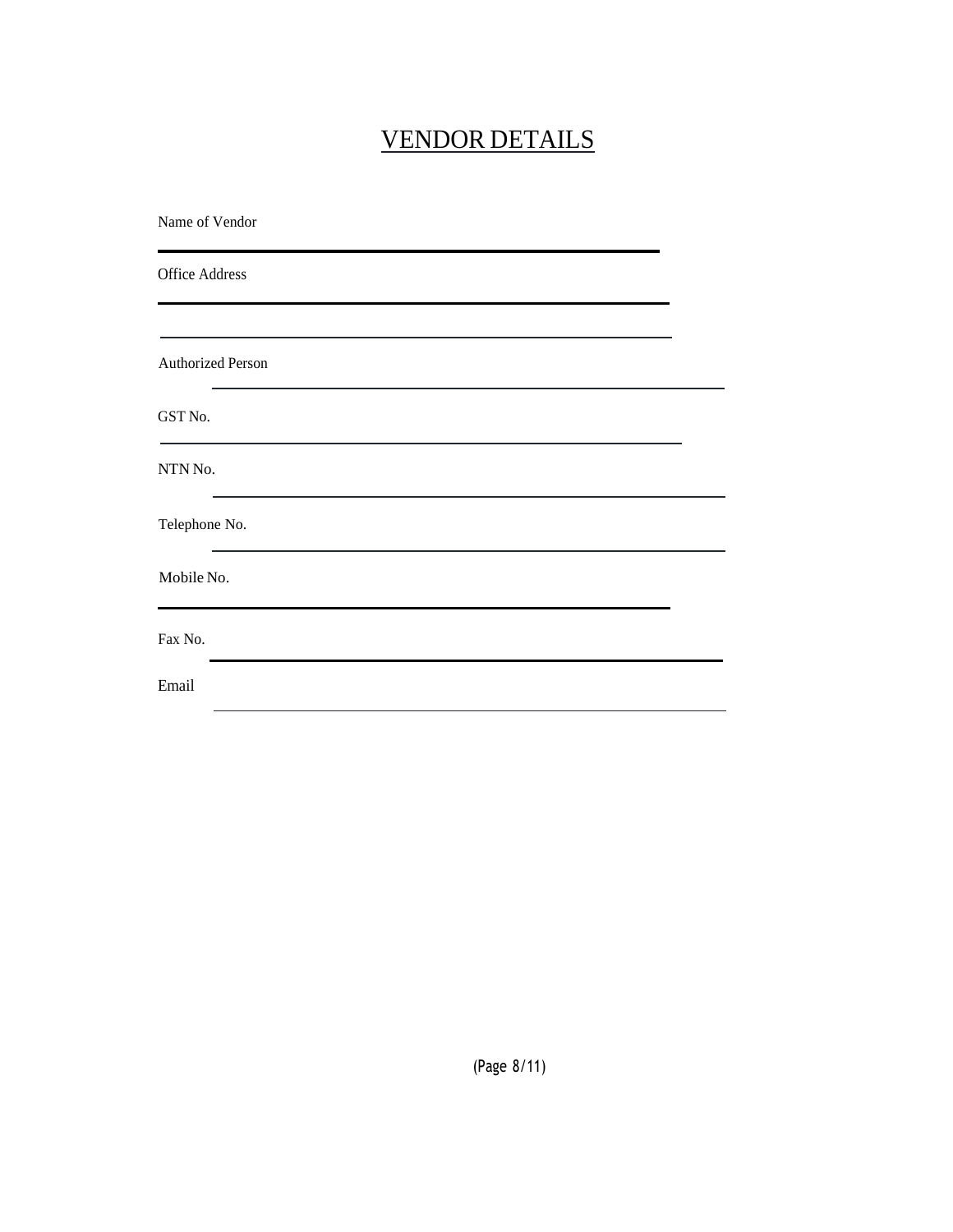# DELIVERY SCHEDULE

|                                                                                     |                     |  | (Name of Company |
|-------------------------------------------------------------------------------------|---------------------|--|------------------|
| Owner/Authorized Person) hereby undertake to provide the full consignment of quoted |                     |  |                  |
| items on                                                                            | (Date of Delivery). |  |                  |

Name of Authorized Person

Signature and Stamp

(Page 9 /11)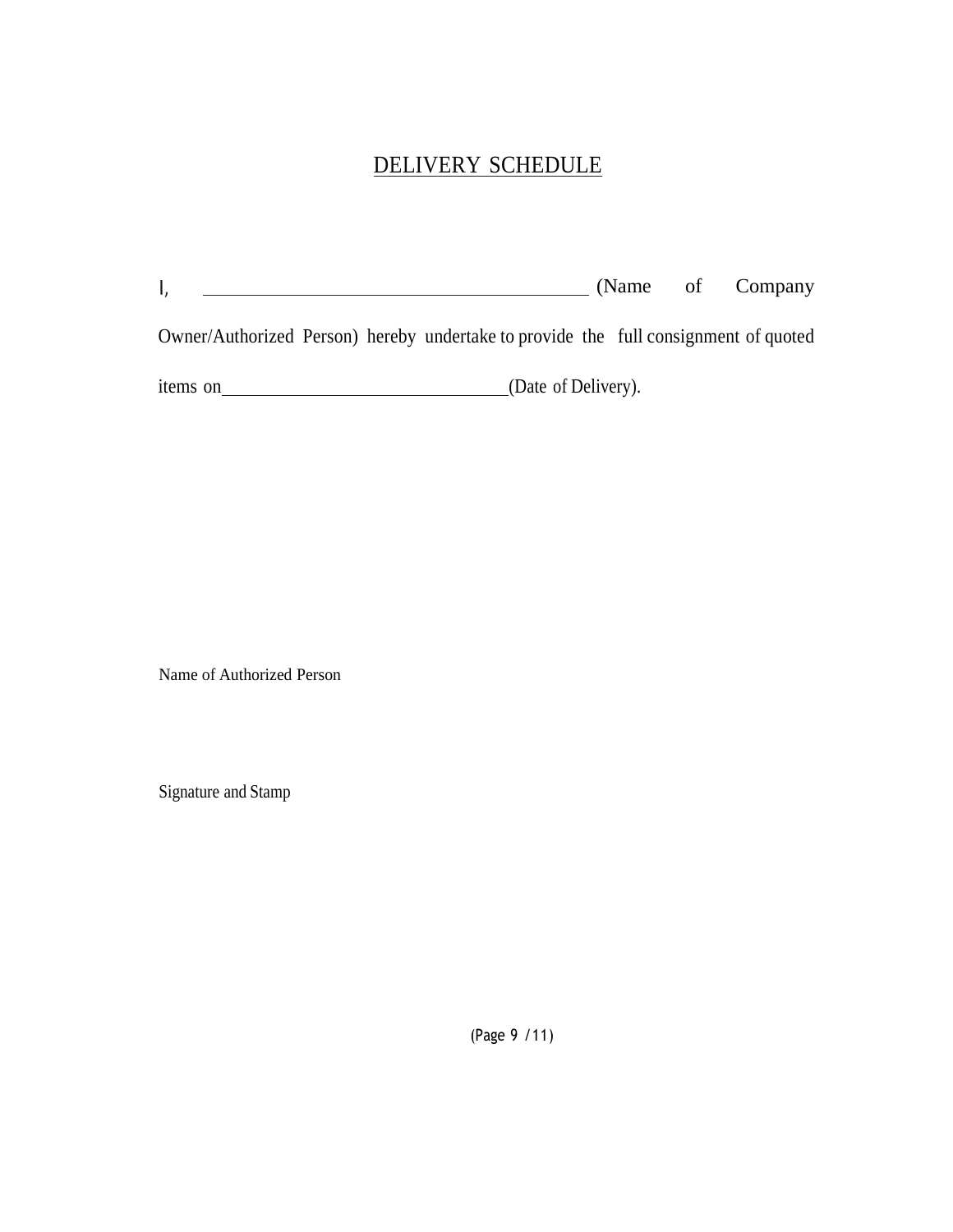### Documents Checklist for Vendor

- 1. CNIC's Copy of focal person
- 2. Company Profile
- 3. Company Turnover/Bank Statement 2 years
- 4. Bid Security
- 5. Technical (Specifications) *on letter head*
- 6. Financial Proposal *on letter head*
- 7. Legal Status Undertaking (Company is notblacklisted)
- 8. Delivery Schedule Undertaking
- 9. Vendor Details (NTN, GST certificates etc.)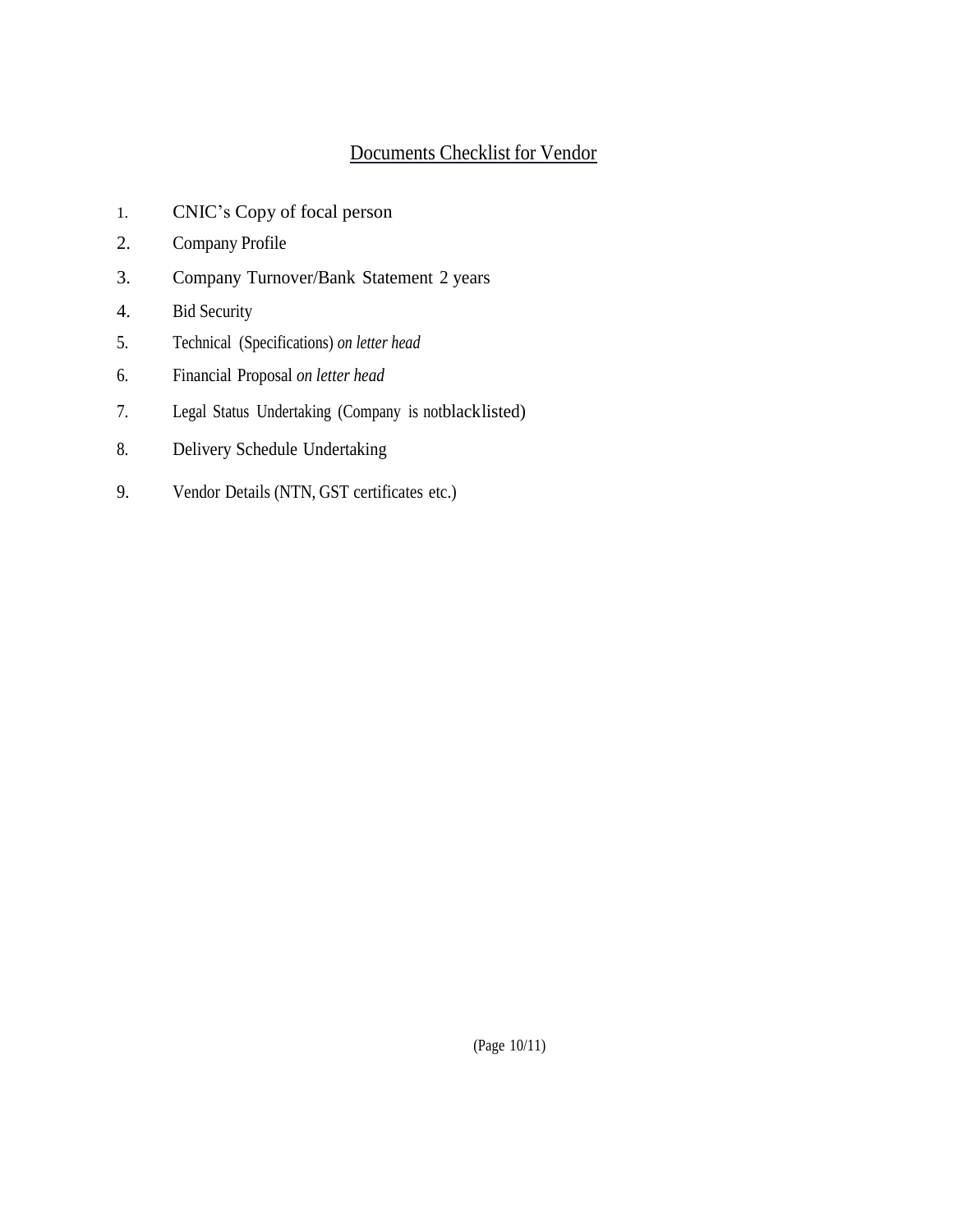### FINANCIAL PROPOSAL

#### *(On Letter head)*

| Name of Article                                                                                                                                                                                                                                                                                     | Units<br>Qty | Unit<br>Price | G ST | Total<br>Price |
|-----------------------------------------------------------------------------------------------------------------------------------------------------------------------------------------------------------------------------------------------------------------------------------------------------|--------------|---------------|------|----------------|
| <b>75 INCH QLED 4K ANDROID TV</b>                                                                                                                                                                                                                                                                   |              |               |      |                |
| Screen Size: 75 Inch<br><b>Resolution:</b><br>QLED <sub>4</sub> K<br><b>Software: ANDROID TV</b><br>Video: HDR (High Dynamic<br>Range)<br>Connectivity: DVI, HDMI, USB,<br>Digital-Optical Out<br><b>Make:</b> Must be of branded<br>registered companies (TCL, LG,<br>SAMSUNG, SONY or Equivalent) | 01           |               |      |                |

Official Stamp Name: \_\_\_\_\_\_\_\_\_\_\_\_\_\_\_\_\_\_\_\_\_\_\_

Signature: \_\_\_\_\_\_\_\_\_\_\_\_\_\_\_\_\_\_\_\_\_